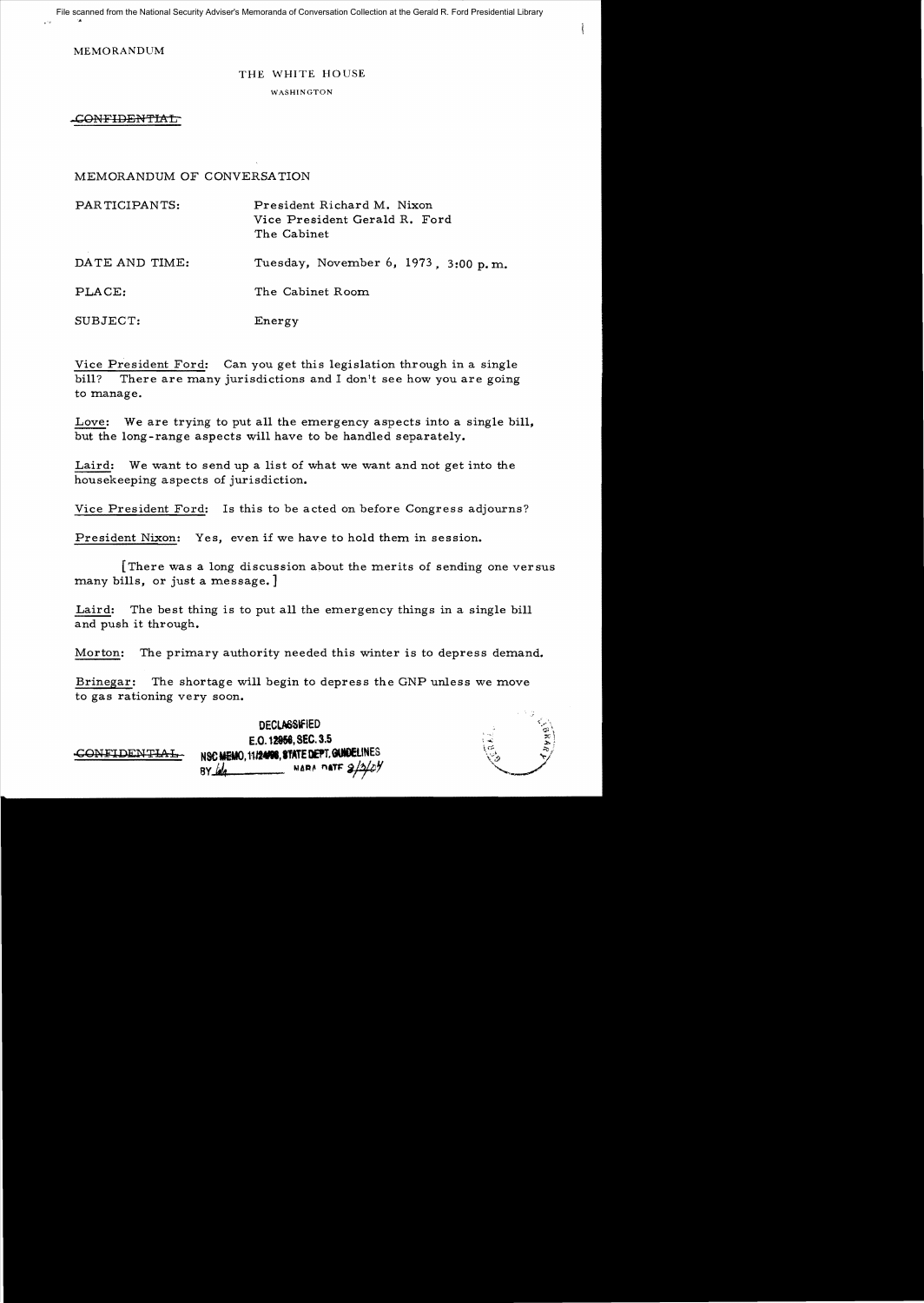## CONFIDENTIAL

Shultz: I think we should ration through a tax rather than direct rationing.

President Nixon: Rationing requires a strong patriotic spirit -- which collapsed after VE day, not VJ day. If we can keep the effect one step removed from the citizen (through a producer tax), we are better off.

[There was discussion of rationing, a speed limit, turning the lights down in federal buildings.]

President Nixon: In connection with energy, I want you to realize that it might be necessary to apply pressure to Israel. Israel had been completely intransigent after first indicating some flexibility, and apparently they think they can just stay where they are. It may be necessary for us to go to the UN and we may have to apply pressure on Israel. I hope it won't be necessary, but if it is, I expect the Cabinet to understand.

Note: Secretary Kissinger did not attend the meeting. He was in the Middle East at the time.



-GONFIDENTIAL